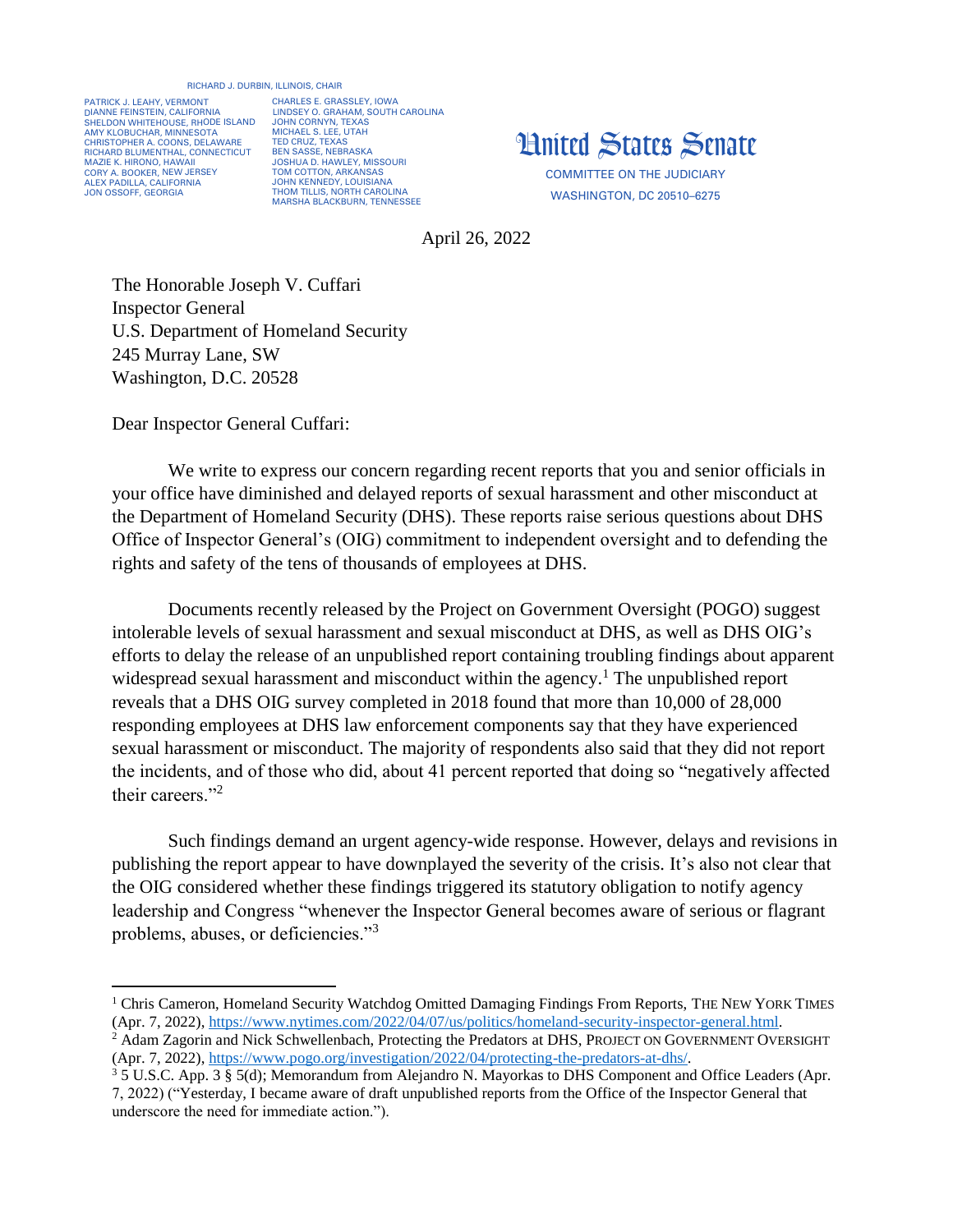The documents released by POGO also indicate that the scope of a prior report related to domestic violence was substantially restricted, with the final version omitting findings and recommendations concerning DHS's failure to adequately investigate or discipline personnel alleged to have committed domestic violence. 4 In a July 9, 2020 email, you make several recommendations to the report, including removing language that would, in your words, risk DHS OIG "appearing biased" and put DHS OIG in a position to "second guess DHS disciplinary decisions" without having "full facts" and "potentially in violation of applicable rules." It is not clear what rules you are referencing, why you believed the information that was removed would make the OIG appear "biased," or why you believed that DHS OIG did not possess adequate evidence to make substantive claims and recommendations about these cases.

Sexual harassment and misconduct in agency ranks always demand immediate action. Any efforts by an OIG to obscure or downplay the seriousness or pervasiveness of the issue, or to improperly delay releasing evidence of misconduct, are inappropriate. To that end, please respond to the following questions as soon as possible, but no later than May 17, 2022:

- 1. When does DHS OIG plan to release the unpublished report on sexual harassment and misconduct?
- 2. Why was the report delayed? By whom?

 $\overline{\phantom{a}}$ 

- 3. Why did DHS OIG remove findings and recommendations regarding DHS's failure to investigate and/or discipline personnel alleged to have committed domestic violence from the November 13, 2020 report titled *DHS Components Have Not Fully Complied with the Department's Guidelines for Implementing the Lautenberg Amendment*?
	- a. You made several recommendations to remove content from and narrow the scope of the draft report. Please explain the recommendations you made in your July 9, 2020 email, as well as your decision to omit certain language that you characterized as going beyond the Lautenberg amendment.
	- b. Please explain, in your view, how these editorial decisions comply with CIGIE standards.
- 4. Has DHS OIG removed similar findings from the unpublished report regarding sexual harassment and sexual misconduct at DHS?
	- a. Did you personally direct or approve the removal of this language, and if not, were you aware of its removal?

<sup>4</sup> U.S. Dep't of Homeland Security, Office of Inspector General, OIG-21-09, DHS Components Have Not Fully Complied with the Department's Guidelines for Implementing the Lautenberg Amendment (Nov. 13, 2020), [https://www.oig.dhs.gov/sites/default/files/assets/2020-11/OIG-21-09-Nov20.pdf.](https://www.oig.dhs.gov/sites/default/files/assets/2020-11/OIG-21-09-Nov20.pdf)